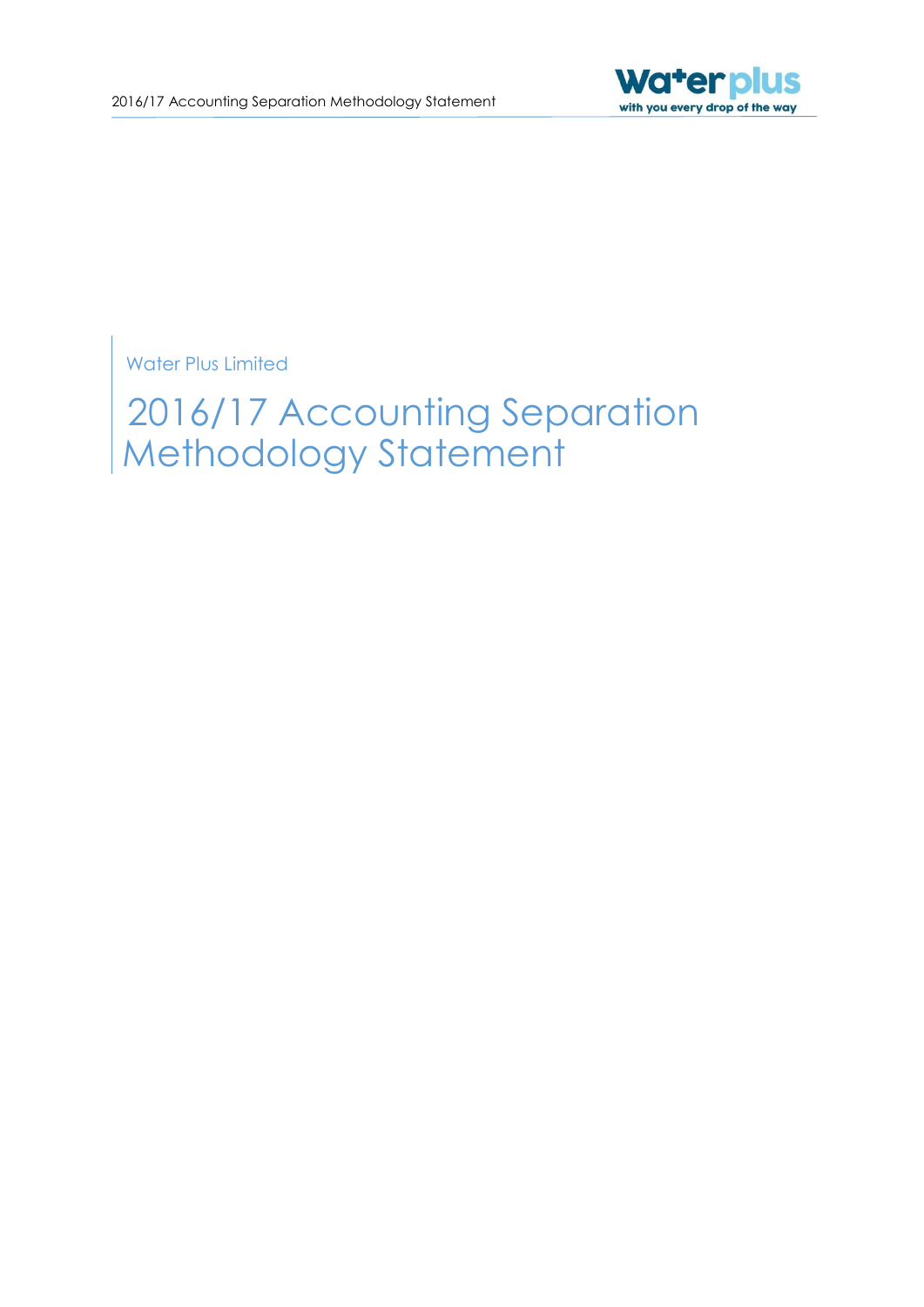

# 1 Table of Contents

| $\overline{2}$ |                                                                                |
|----------------|--------------------------------------------------------------------------------|
| 3              |                                                                                |
| 4              |                                                                                |
| 5              |                                                                                |
| 5.1            |                                                                                |
| 5.2            |                                                                                |
| 5.3            |                                                                                |
| 5.4            | Adjustments for differences between statutory and RAG definitions9             |
| 6              |                                                                                |
| 7              |                                                                                |
| 8              |                                                                                |
| 9              |                                                                                |
| 10             |                                                                                |
| 11             | Section 2 - Price review and other segmental reporting12                       |
| 11.1           |                                                                                |
| 11.2           |                                                                                |
| 11.3           |                                                                                |
| 11.4           | 2D - Historical cost analysis of fixed assets - wholesale and retail 17        |
| 11.5           | 2E - Analysis of capital contributions and land sales - wholesale17            |
| 11.6           |                                                                                |
| 11.7           |                                                                                |
| 12             |                                                                                |
| 13             | Sections 3&4 - Performance summary and additional regulatory information<br>20 |
| 14             |                                                                                |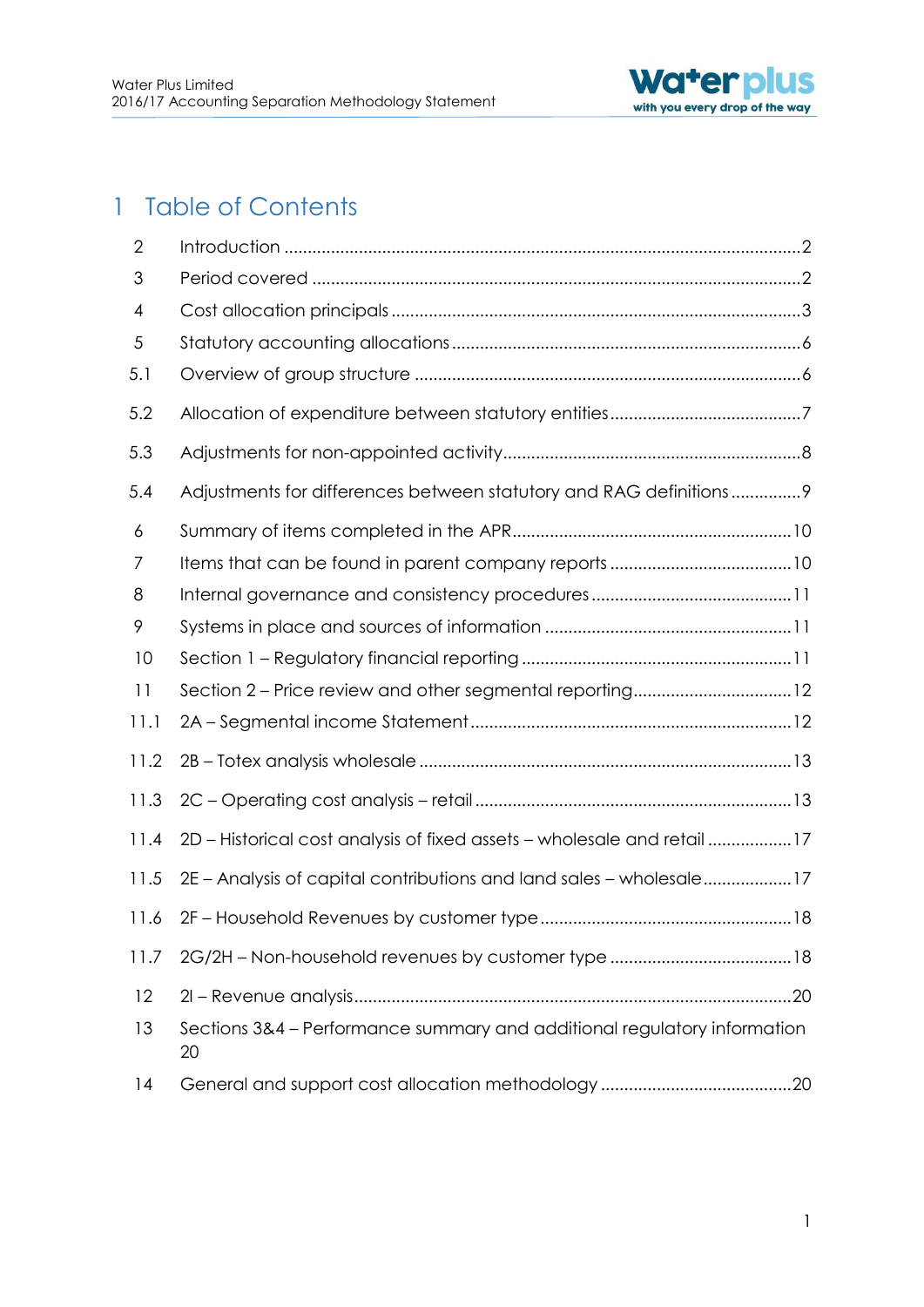

# <span id="page-2-0"></span>2 Introduction

Water Plus Group is a joint venture (JV) formed by Severn Trent Plc (ST) and United Utilities Plc (UU) in response to the market opening for non-household (NHH) retail water and waste services in England. From 1 April 2017, for the first time, all non-household (NHH) customers in England are free to choose their water and waste water retailer. To comply with new regulation around market opening and provide the best possible customer experience ST and UU took the decision to exit the NHH Retail market by forming the JV and transferring into it their NHH Retail business. On formation, the JV also acquired Scottish Retail activity of ST and UU.

The JV was formed in 2016, obtained the necessary market clearances, and began trading on 1 June of that year. During this time, Water Plus traded on behalf of ST and UU collecting revenues and serving customers under an agency agreement on their behalf; the wholesale element of revenues collected being paid back up to the JV parents who retained responsibility for wholesale activities. During this time, Water Plus still operated under the regulated market monopoly for Water and Sewerage services. Therefore, it must prepare and submit to the market regulator, OFWAT, an Annual Performance Report, (APR) each year. An APR is due for each appointed licence. Both ST and UU each hold such a licence. To allow the performance of ST and UU to be assessed accurately and consistently with that of other operators in the market Water Plus has prepared APR figures for its appointed NHH Retail activity.

This document outlines the methodology applied to complete the regulatory accounting tables of the APR for activity carried out as an agent on behalf of United Utilities Water's appointee licence. This activity was carried out by the entity Water Plus Limited.

# <span id="page-2-1"></span>3 Period covered

Per the letter to OFWAT dated 6 December 2016, Water Plus is to prepare APR financial tables for each of its trading subsidiaries that serve NHH customers as an agent of Severn Trent Water (STW) or United Utilities Water (UUW). These tables cover the 10-month period in which the customers have been served by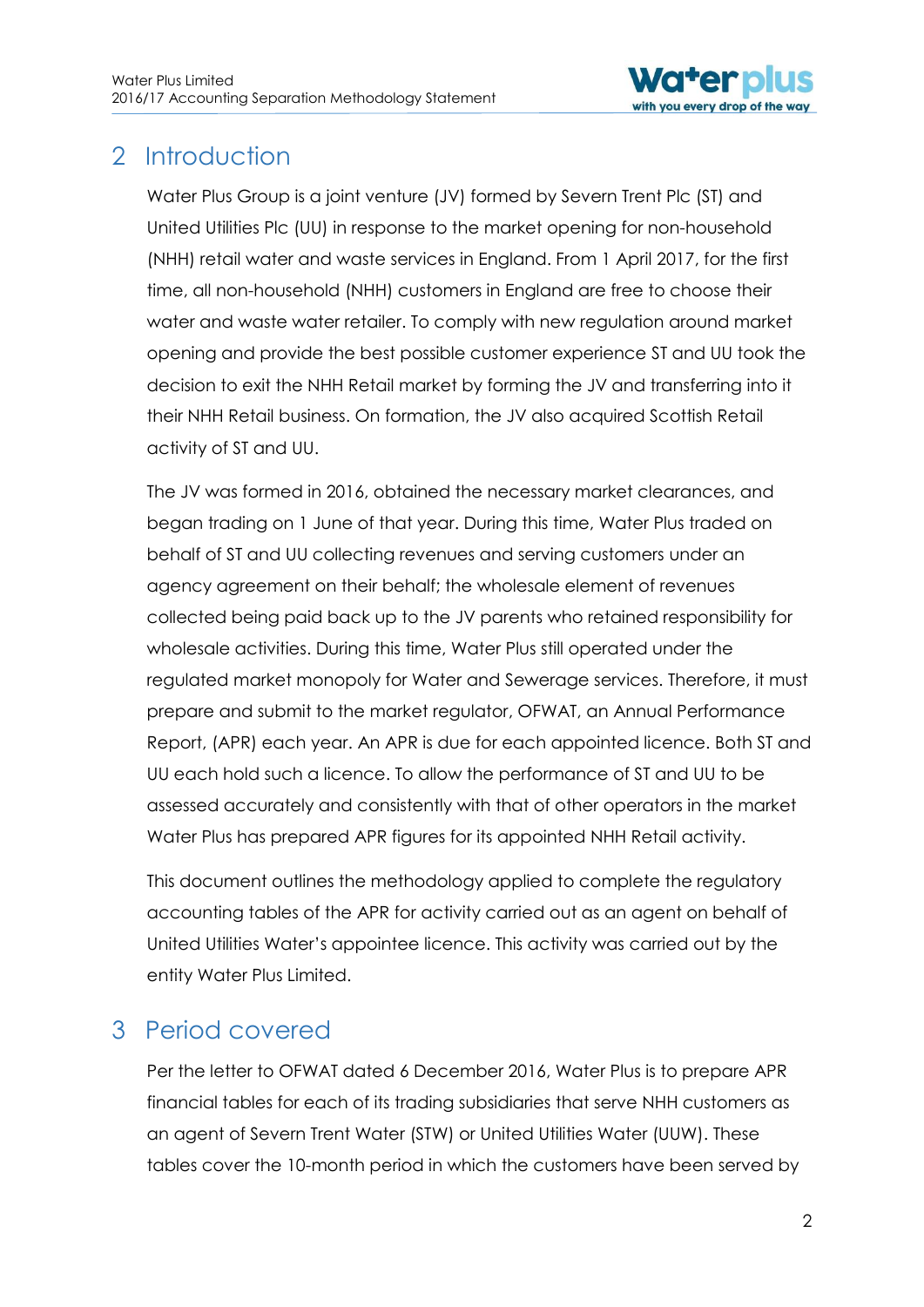Water Plus – 1 June 2016 to 31 March 2017. UUW will provide the corresponding 2 month figures for 1 April 2016 to 31 May 2016.

The two sets of APRs, the primary one prepared by the appointee licence holder - UUW, covering 12 months of wholesale and household retail and 2 months of non-household retail as well as a detailed review of performance in the year; the other containing the remaining 10 months of non-household retail, will be submitted for each appointee licence; the former prepared by UUW and the latter by Water Plus.

Considering the elements of the APR and the timeframe covered, the complete picture of activity on the UU and ST licences will be as per the table below. Dark blue figures show the elements and periods covered by the appointee licence holders, and the light blue area shows the elements to be completed by Water Plus.

| Month            | Apr | May | Jun | Jul | Aug | Sep              | Oct | Nov    | Dec | Jan/ | Feb | Mar |
|------------------|-----|-----|-----|-----|-----|------------------|-----|--------|-----|------|-----|-----|
| Wholesale        |     |     |     |     |     | <b>ST/UU APR</b> |     |        |     |      |     |     |
| <b>HH</b> retail |     |     |     |     |     |                  |     |        |     |      |     |     |
| Non HH<br>retail |     |     |     |     |     |                  |     | WP APR |     |      |     |     |

## <span id="page-3-0"></span>4 Cost allocation principals

Our approach to accounting separation applies the general principles set out in RAG 4 wherever possible. Ofwat has set out the following general principles with which accounting separation systems are required to comply.

**Transparency:** the attribution methods applied within the accounting separation system need to be transparent. This requires that the costs and revenues apportioned to each service and business unit should be clearly identifiable. The cost and revenue drivers used within the system should also be clearly explained to enable a review of their appropriateness.

Our methodology statement and accounting separation models provide transparency. Costs apportioned to each business unit are identifiable and can be traced back to our Sage ledger.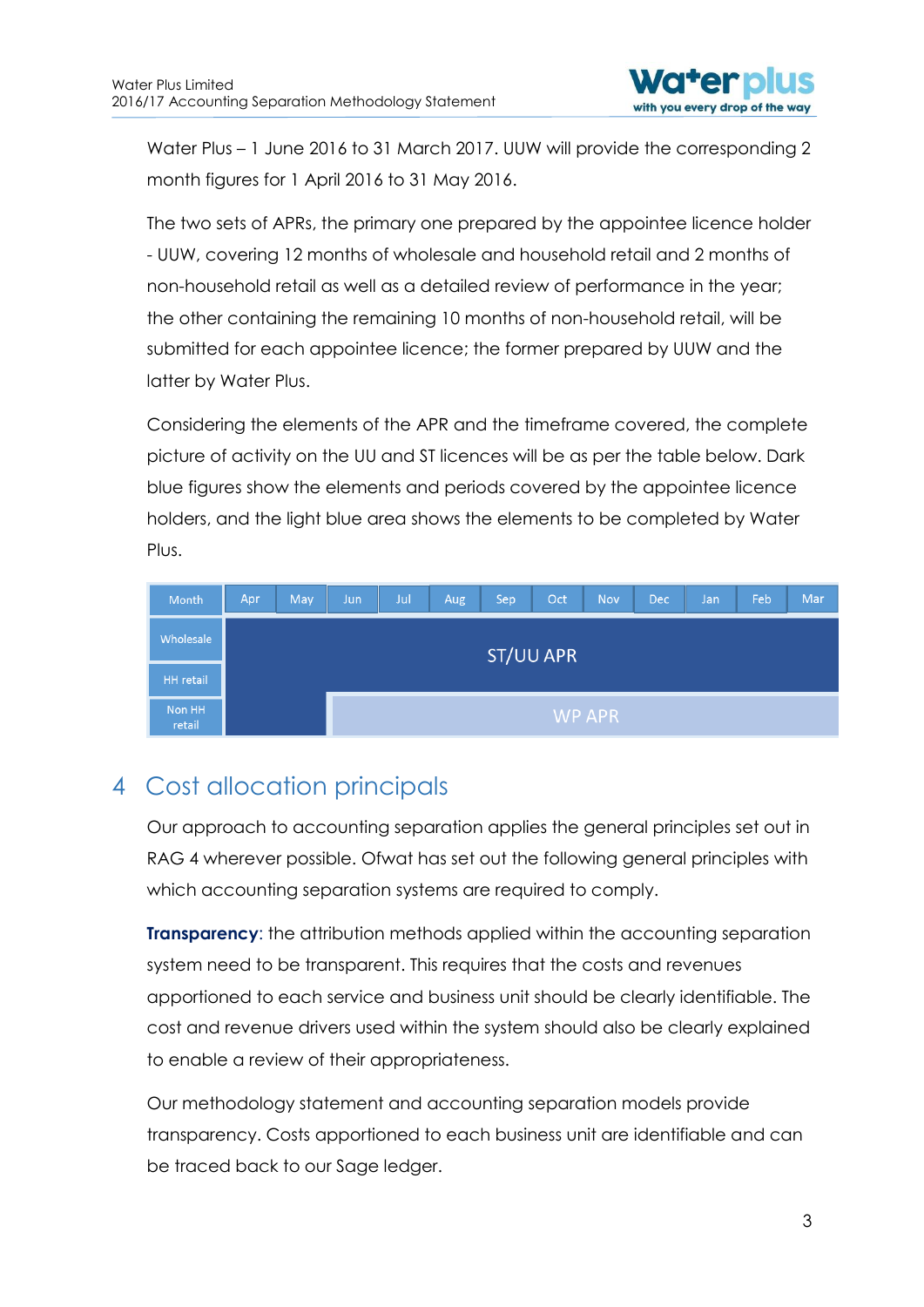

**Causality**: cost causality requires that costs (and revenues) are allocated to those activities and services that cause the cost (or revenue) to be incurred. This requires that the attribution of costs and revenues to activities and services should be performed at as granular a level as possible.

Wherever possible, bases for costs are allocated to activities that cause the cost to be incurred. Some costs are more remote from the activities being allocated across than others and so require an element of allocation. Details of these allocations are provided below.

**Non-discrimination**: the attribution of costs and revenues should not favour any business unit within the regulated company and it should be possible to demonstrate that internal transfer charges are consistent with the prices charged to external third parties.

Cost allocation bases are as non-discriminatory as possible and are not designed to favour any business unit.

**Objectivity**: the cost and revenue attribution criteria need to be objective and should not intend to benefit any business unit or service.

Cost allocation bases are as objective as possible and are not designed to favour any business unit.

**Consistency**: the cost and revenue attribution criteria should be consistent from year to year to enable meaningful comparison of information over time. Changes to the attribution methodology from year to year should be clearly justified and documented.

This is the first year in which Water Plus has published an APR. We aimed to be consistent with information presented in the APRs of our parent companies, who previously reported the information now being reported by Water Plus, but due to changes in systems, processes and staffing there will be some differences in allocation from those used by UUW.

**No cross subsidy between price controls:** Following the introduction of separate binding price controls at the 2014 price review, companies cannot transfer costs between the price control units in setting prices and preparing the APR. The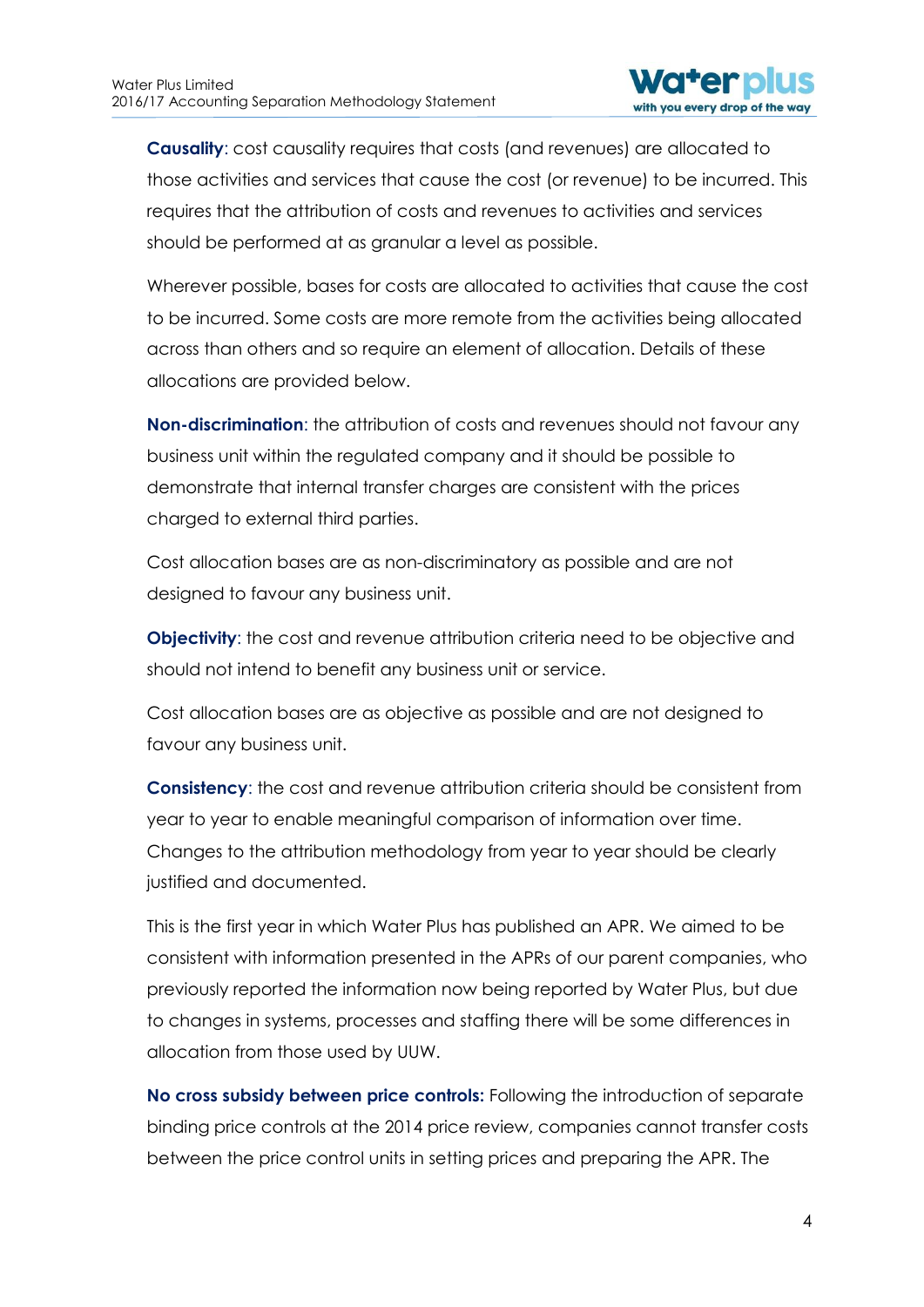

revenue allowance for each price control is determined by the costs specific to that particular price control. Therefore companies should also ensure that there is no cross subsidy between price control units. In accordance with RAG 5, transfer prices for transactions between price control units should be based on market price unless no market exists, in which case transfer prices should be based on cost. There will also be instances where the transfer price for some internal services and activities should be based on cost, even though a market may exist, for example activities such as treasury, legal or payroll etc. Provided the service or activity is company specific and is being provided internally to all of the price control units, or being provided solely to both the appointed and non-appointed business, then the transfer price should be based on cost.

In line with the separate binding price controls introduced in 2014, costs are compliant with RAG 5.06 'Guideline for transfer pricing in the water and sewerage sectors.'

**Principal use:** Where possible, capital expenditures and associated depreciation should be directly attributed to one of the price control units. Where this is not possible as the asset is used by more than one service, it should be reported in the service of principal use with recharges made to the others services that use the asset reflecting the proportion of the asset used by the other services.

Water Plus only operates in one price control, but has applied the principal use principal in splitting its costs between regulated licences. Assets are held in Water Plus Limited, which is the largest trading entity, and a recharge made to Water Plus Select Limited, the other trading subsidiary based on the usage of those assets.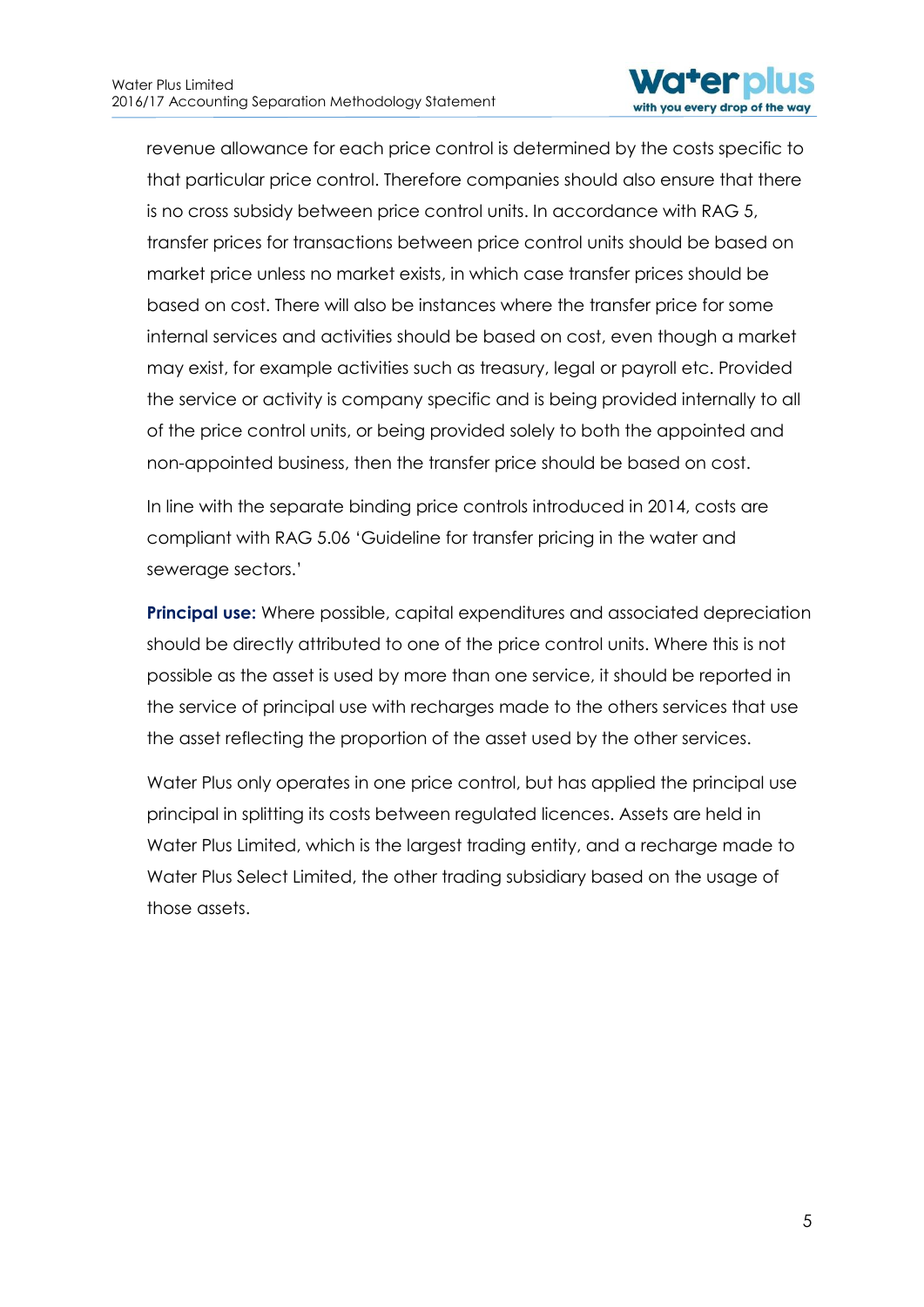

# <span id="page-6-0"></span>5 Statutory accounting allocations

## <span id="page-6-1"></span>5.1 Overview of group structure

Water Plus Group Limited (WPGL) consists of a holding company and two trading entities; Water Plus Limited (WPL) and Water Plus Select Limited (WPSL). Each trading entity is a pre-exiting company from one of the shareholder entities that was transferred to Water Plus as part of the joint venture formation. What is



now WPL was formerly United Utilities Water Sales Limited; It contains the assets and customers acquired from UU. What is now WPSL was formerly Severn Trent Select Limited and contains the assets and customers acquired from Severn Trent. The relevant revenues and wholesale charges are incurred in the entity in which the relevant licence sits, so WPL contains the revenue and wholesale charge of UU non-household retail customers and WPSL contains the revenue and wholesale charges of ST's non-household retail customers.

As part of the formation of the joint venture and separation of Water Plus from UU and ST an agreement was reached whereby UU and ST would

continue to provide various services for Water Plus until they could be carried out directly by Water Plus. These services, referred to as Transitional Service Agreements, or TSAs are charged directly to the entity to which they relate. For instance, Severn Trent charged its TSAs to WPSL and United Utilities charged its TSAs to WPL. The agreements were drawn up in such a way as to be RAG 5 compliant.

Other expenditure, comprising overheads, costs of serving customers and support function costs are incurred in one or the other subsidiary company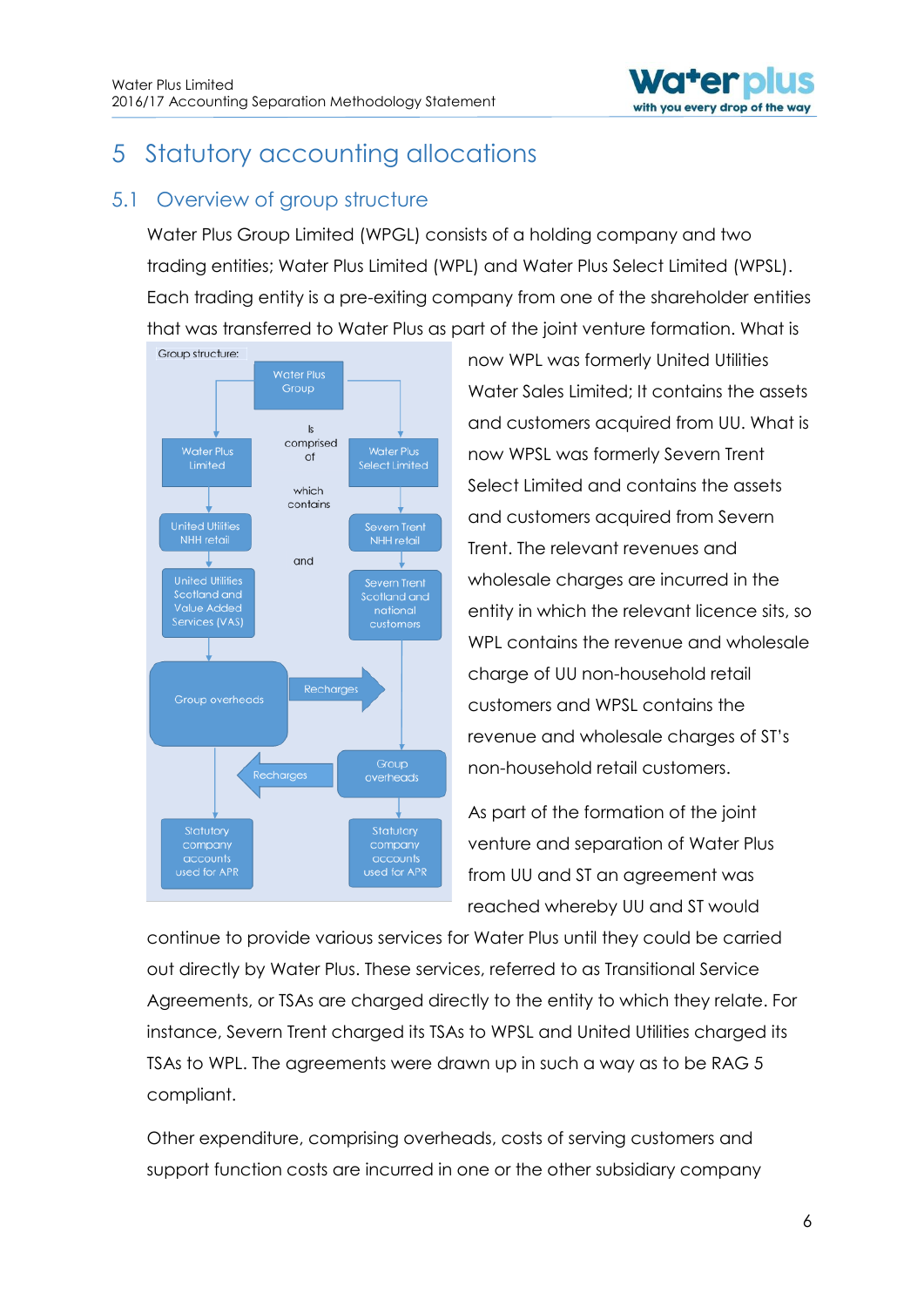

based on historical procurement activity so the service delivered does not always relate to the entity in which the cost is incurred. To obtain a view of the relevant income and cost of service for each customer book it is necessary to allocate expenditure between the two entities based on a relevant cost driver.

Each trading entity also performs the acquired non-regulated business retail activity of its former parent. This includes business retail activity in Scotland, provision of water and waste services to customers already outside of the regulated environment in England (those with consumption over 5ML/annum, and, in the case of WPL, Value Added Services, which consist of water advisory and consultancy services to customers in England and Scotland. These costs also need to be allocated to the correct entity and then separated so that a view of only appointed activity can be obtained.

We first perform recharges to allocate all costs between the two statutory entities, whether appointed or not. Then, once we are happy each entity has the correct total costs we divide costs again between those activities undertaken as part of an appointed water and sewerage licence for England, and those activities that are either not regulated or covered under different regulation.

#### <span id="page-7-0"></span>5.2 Allocation of expenditure between statutory entities

Revenue and wholesale charges are raised and recorded directly into the entity to which they relate. They require no further allocation or apportionment between entities.

To ensure consistency with the requirements of the APR we developed a model in which all costs of the business other than wholesale charges, which are directly attributable, are collated and undergo a series of logical steps to be allocated into the correct cost bucket. We started by listing out all costs incurred in the year using the trial balance from Sage. We then allocated these costs to the statutory cost headings listed in RAG 2.06 and used the suggested cost drivers, where possible, as our basis for allocating the cost.

Some lines from the TB need no further allocation as they directly relate to one customer book or the other and are already recognised in the correct entity for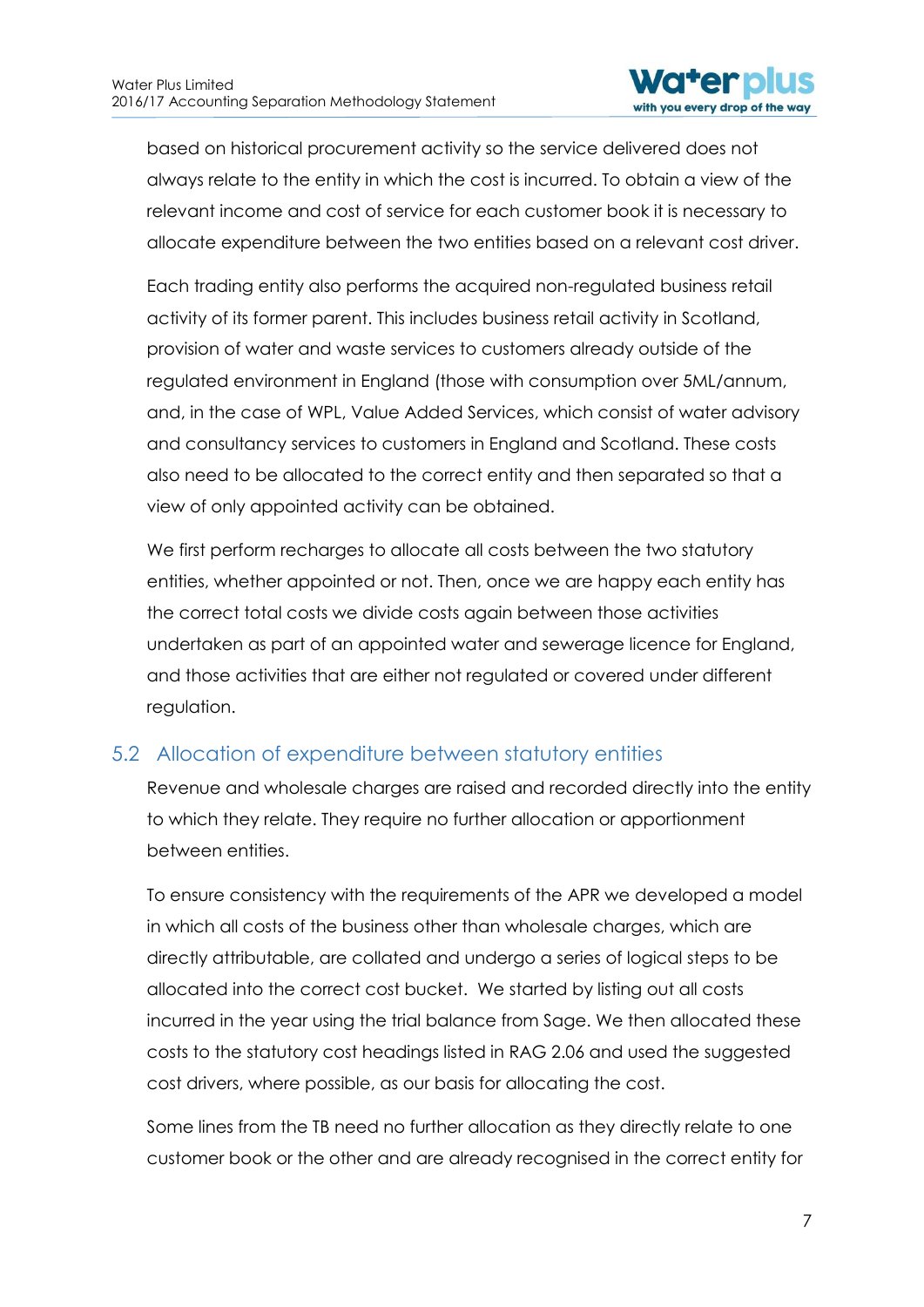

that customer book. Examples of this are TSA costs, meter reading and bad debt costs. These costs could be directly allocated to the relevant cost heading in the model without need for further apportionment or analysis.

Other TB lines could not be directly allocated to one of these headings as the expenditure contained in the line can fall into more than one heading. In particular, this is true of staffing cost and business-wide overheads such as IT costs, facilities cost and depreciation. In these cases, we have taken the assumption that overheads are incurred evenly between staff of the group – each staff member used roughly the same amount of IT equipment, uses the same amount of office space and so is responsible for the same amount of heating, lighting and rates overheads. Based on this assumption we then allocated these costs into the RAG 2.06 headings based on FTE headcount in each department in the business. See section 13 for allocation of General and Support overheads.

Once all cost was split into a cost bucket heading, we then chose a suitable cost driver for allocating costs between the different entities. See section 11.3 for the metric chosen. In each case, the decision on which metric to use was guided by the suggested cost drivers listed in RAG 2.06 for the purposes of allocating costs between household and non-household activity.

We next considered any items that were directly attributable to a single entity, such as TSAs discussed above and third party spend for services such as meter reading where each region has its own licence. These costs already sat in the correct entity so no further allocation was necessary prior to allocating them to the relevant cost category. The remaining costs including the share of overheads, were split based on an appropriate cost driver recommended for that heading.

## <span id="page-8-0"></span>5.3 Adjustments for non-appointed activity

Once all costs have been allocated between entities we then split out items that relate to non-appointed activities. This included Scottish activity, out-ofarea England activity and, in the case of WPL, Value Added Services. Any costs directly attributable were stripped out in their entirety. We can do this because all transactions in Sage are given a dimension flag which determines whether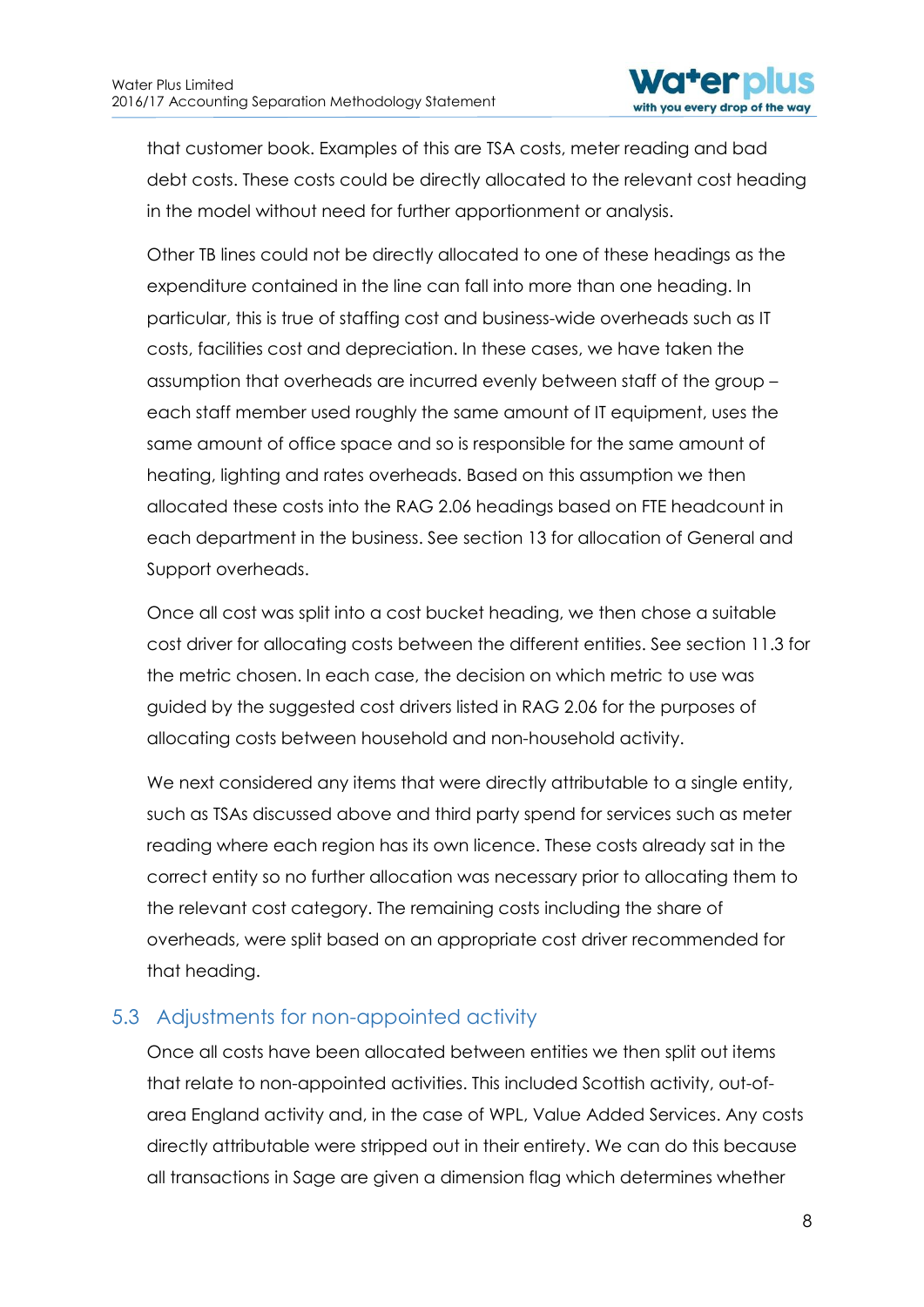

they are a regulated activity or not. The remaining overheads within the entity, which have a regulation flag of "mixed" cannot be directly split and were apportioned based on customer numbers. This approach was taken because most of the specific costs relating to non-regulated activity was charged to us directly through the TSAs. The only element to be allocated between regulated and non-regulated buckets was the support costs of the business. These were split by customer number as this is a RAG-approved metric for most support costs.

## <span id="page-9-0"></span>5.4 Adjustments for differences between statutory and RAG definitions

Water Plus only has one adjustment for differences in statutory and RAG accounting, which is for revenue it has de-recognised in the year. We have no defined benefit pension schemes, share options or capitalised interest.

#### Revenue recognition

In line with its parent companies WPL de-recognises revenue for customers which have outstanding debt, but from whom we have received no payment for a period of at least 24 months. We also release any revenue accrual raised against these customers. On the basis that customers who have not paid in over two years are fully provided against, the revenue write off occurs against the bad debt charge.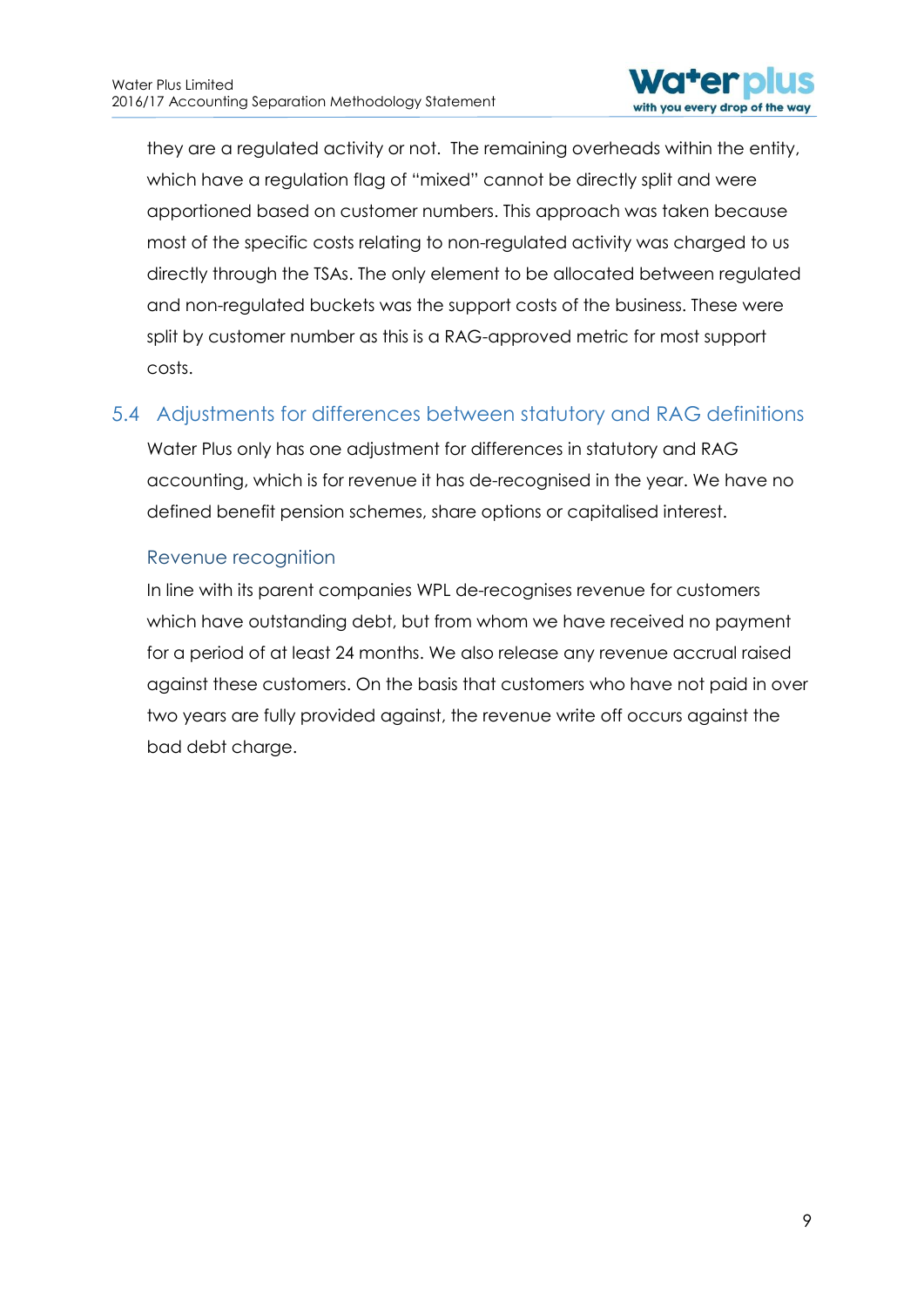

# <span id="page-10-0"></span>6 Summary of items completed in the APR

WPL has not completed all sections of the APR as it only operates in the nonhousehold retail price control and its APR is to be read in conjunction with the APR of UUW. The tables completed are:

| <b>Section</b> | <b>Name</b>                       | <b>Comments</b> |
|----------------|-----------------------------------|-----------------|
| 1A             | Income statement                  |                 |
| 1 B            | Statement of comprehensive income |                 |
| 1 <sup>C</sup> | Statement of financial position   |                 |
| 1D             | Statement of cash flows           |                 |
| 1E             | Net debt analysis                 |                 |
| 2A             | Segmental income statement        | NHH retail only |
| 2C             | Retail opex analysis              |                 |
| 2D             | Fixed asset analysis              | NHH retail only |
| 2G             | NHH water revenue                 |                 |
| 2H             | NHH waste revenue                 |                 |
| 21             | Revenue analysis                  |                 |

## <span id="page-10-1"></span>7 Items that can be found in parent company reports

The following tables are not relevant to WPL. All information relating to these areas of the APR can be found in the parent company APR:

| <b>Section</b> | <b>Name</b>                          | <b>Comments</b>                                                  |
|----------------|--------------------------------------|------------------------------------------------------------------|
| 2B             | Wholesale totex analysis             | WP does not operate as a<br>wholesaler                           |
| <b>2E</b>      | Capital contributions and land sales | WP receives no grants or<br>contributions towards its<br>assets. |
| 2F             | Household revenue                    | WP does not provide HH<br>water.                                 |
| 3A             | Outcome performance                  | These are wholesaler<br>specific                                 |
| 4А             | Non-financial information            | All HH related                                                   |
| 4B             | Totex analysis                       | Not relevant to NHH retail                                       |
| 4C             | <b>RCV</b>                           | NHH retail only                                                  |
| 4D             | Wholesale water totex analysis       | Not relevant to NHH retail                                       |
| 4E             | Wholesale waste-water totex analysis | Not relevant to NHH retail                                       |
| 4F             | Household opex analysis              | Not relevant to NHH retail                                       |
| 4G             | Current cost income statement        | Not relevant to NHH retail                                       |
| 4H             | Financial metrics                    | WP has no RCV so cannot<br>complete these metrics                |
| 41             | Financial derivatives                | WP holds no derivatives                                          |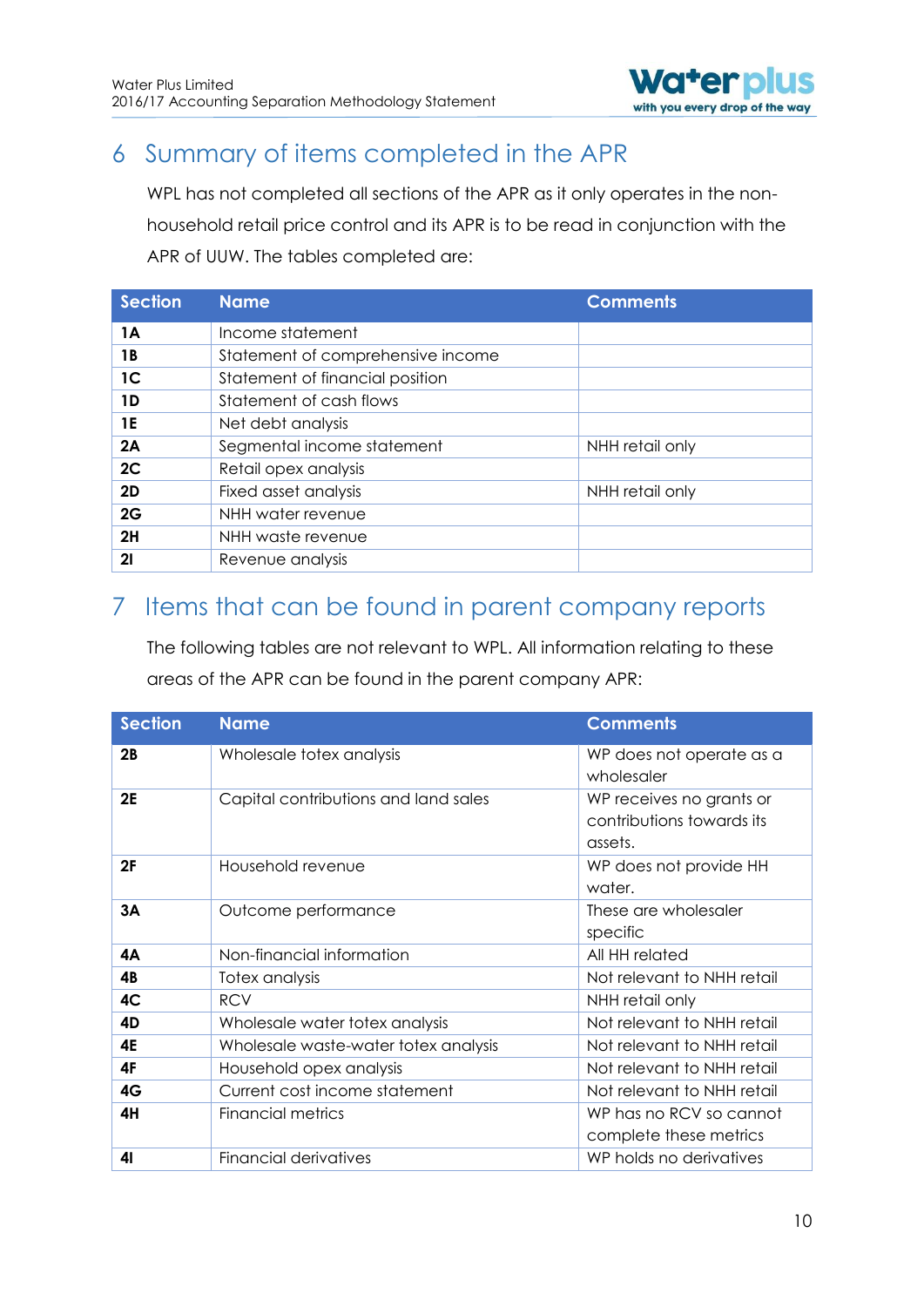

## <span id="page-11-0"></span>8 Internal governance and consistency procedures

Information relating to cost allocations is prepared by the Management Accountant for operating costs. Income tables are prepared by the income and debt Management Accountant. These figures are prepared in a model, which is reviewed by the Financial Controller.

Information is input into the APR tables by the Financial Accountant using the TB from the statutory accounts and extracts from the costs and income models. All items of cost and income are reconciled back to the TB before posting. The templates undergo a review by the Financial Controller prior to being published.

Fixed asset numbers are taken directly from the fixed asset register by the Financial Accountant and are reconciled to the TB as part of the preparation of the financial tables.

# <span id="page-11-1"></span>9 Systems in place and sources of information

We obtain information from various sources. The primary source of information was the trial balance (TB) taken from Sage. This provides the base income and cost values and categorises costs based on their nature. Supplementary information for use in the revenue analysis and to help with cost allocations was obtained from our billing system, MECOMS.

# <span id="page-11-2"></span>10 Section 1 – Regulatory financial reporting

Information from this section is taken from the extended trial balance (ETB) used to prepare our statutory accounts. The ETB is the TB from Sage plus the addition of various presentational adjustments made for statutory reporting purposes. The adjustment for revenue recognition is one of the ETB journals, this is added back as a statutory to RAG adjustment in the section 1 tables. All non-regulated activity calculated per the methodology outlined in section 5 above is removed in the non-appointed columns of these tables to leave a RAG-compliant, appointed business total in the right-most column.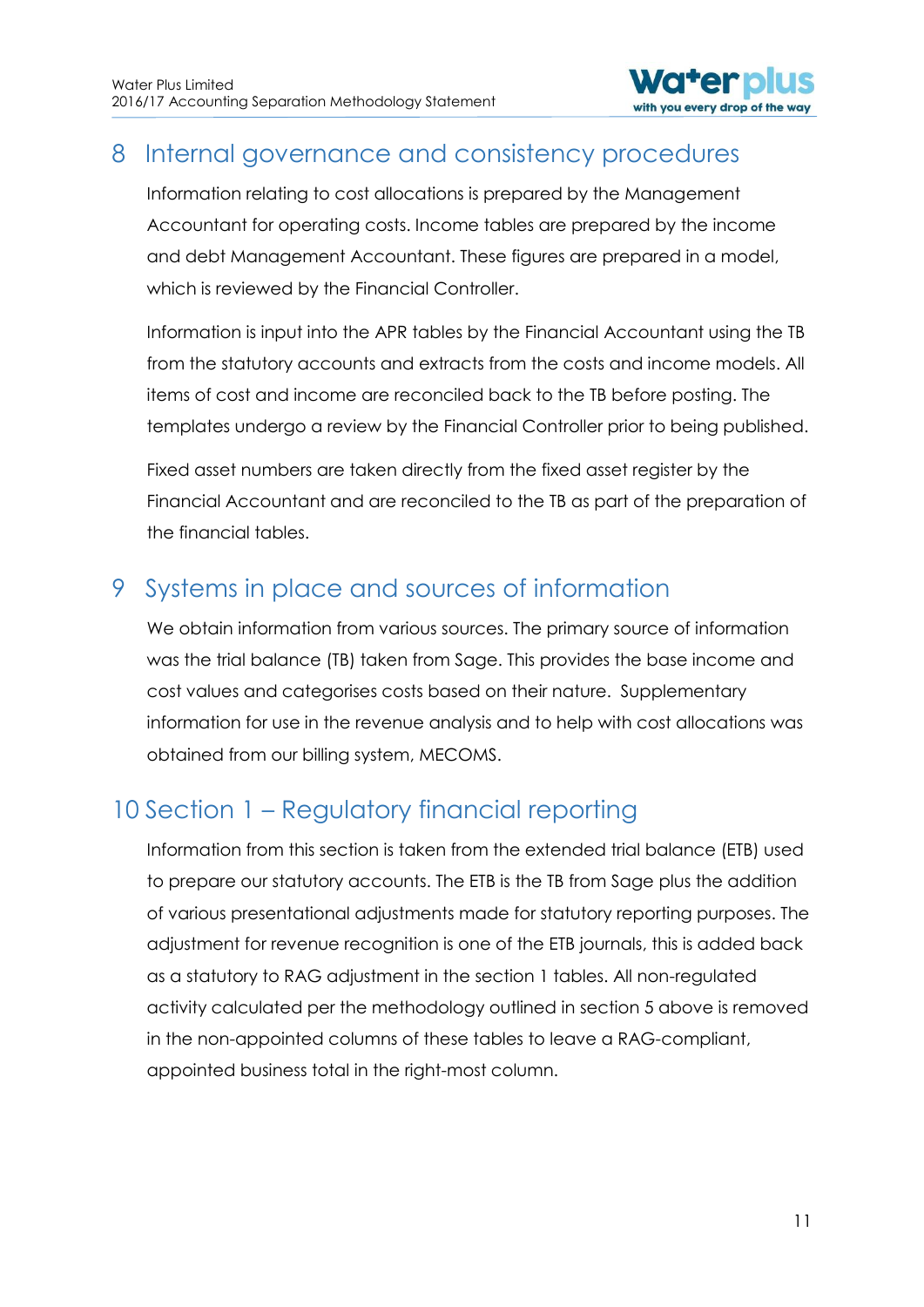

# <span id="page-12-0"></span>11 Section 2 – Price review and other segmental reporting

## <span id="page-12-1"></span>11.1 2A – Segmental income Statement

The segmental income statement analyses appointed activity down to operating profit between price control segments and any recharges made between segments for use of fixed assets.

WPL only contains activity sitting within the non-household retail segment as only this element of operations has been purchased from UUW in advance of the retail market opening. Any columns relating to other price controls have been marked n/a as shown in the example below:

|                                   | <b>Current year</b> |                   |           |                |       |
|-----------------------------------|---------------------|-------------------|-----------|----------------|-------|
|                                   | Retail              |                   | Wholesale |                | Total |
|                                   | Household           | Non-<br>household | Water     | Waste<br>water |       |
|                                   |                     |                   |           |                |       |
| Revenue - price control           |                     |                   |           |                | с     |
| Revenue - non price control       |                     |                   |           |                | с     |
| Operating costs                   |                     |                   |           |                | с     |
| Other operating income            |                     |                   |           |                | с     |
| Operating profit before recharges | <b>NYN</b>          | с                 | С         |                | с     |
|                                   |                     |                   |           |                |       |
| Recharges from other segments     |                     |                   |           |                | C     |
| Recharges to other segments       |                     | ı                 |           |                | с     |
| <b>Operating profit</b>           | C                   | с                 | C         | C              | C     |
|                                   |                     |                   |           |                |       |
|                                   |                     |                   |           |                |       |
| Surface water drainage rebates    |                     |                   |           |                |       |

#### Revenue price control

The price control revenue is retrieved from table 2I Revenue Analysis and wholesale control reconciliation. This table analyses revenue between Wholesale Water and Waste-water charges and retail revenue by Retail household and Retail Non-Household, of which only Retail non-household is relevant to Water Plus Limited. Refer to table 2I for allocation methodology.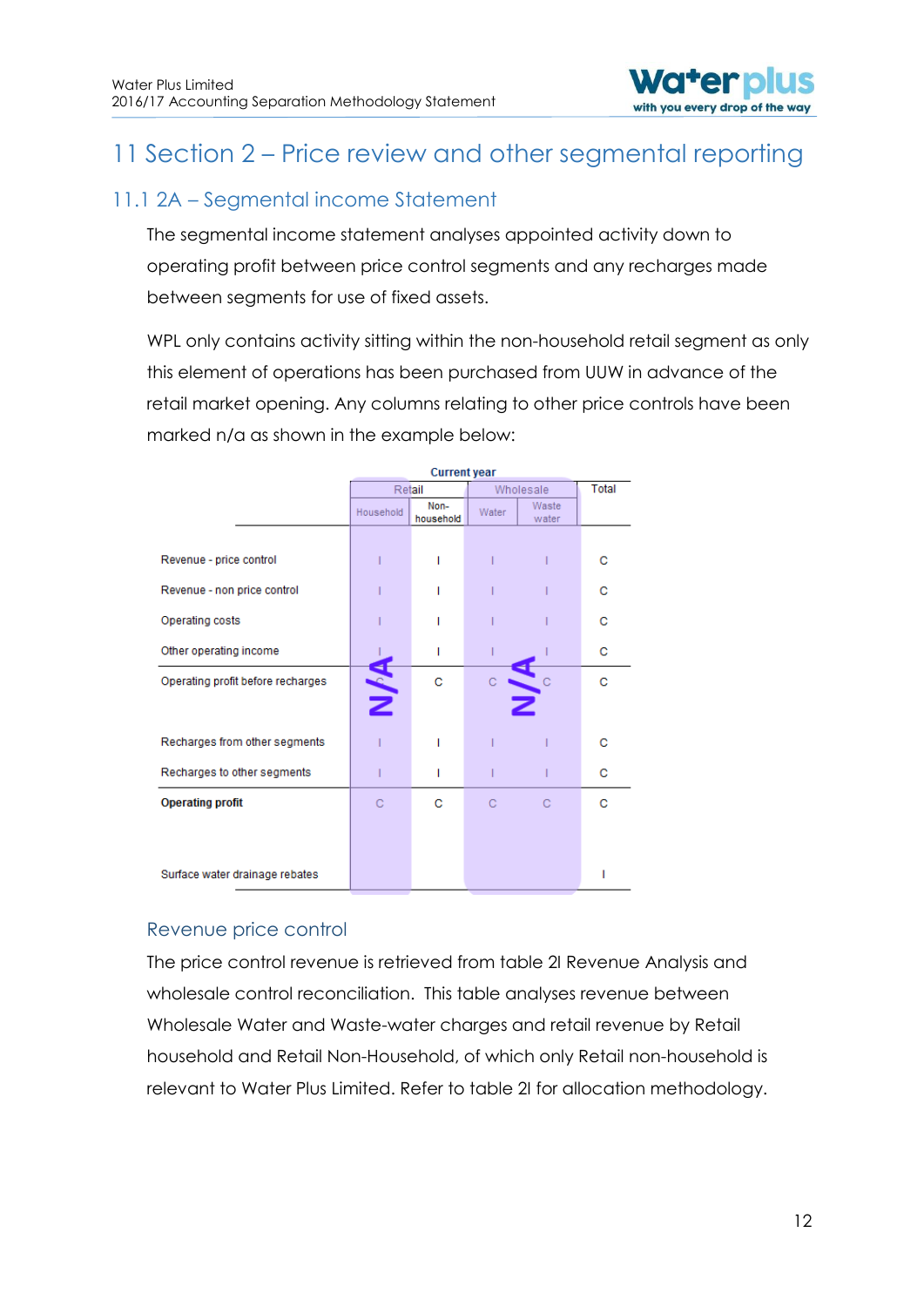

#### Revenue non-price control

WPL has no appointed revenue which is not governed by price control. We analysed appointed revenue against the income categorisation table in Appendix 1 of RAG4.06 and concluded that as a business, WPL offers none of the services listed.

#### Operating costs

Operating costs are those disclosed in table 2C. See table 2C notes for details of how these costs have been allocated.

#### Other operating income

WPL does not have any other operating income other than its appointed revenue.

#### Recharges to/from other segments

WPL only operates in one segment, therefore no recharges are raised.

#### Surface water drainage rebates

WPL has no surface water drainage rebates.

#### <span id="page-13-0"></span>11.2 2B – Totex analysis wholesale

This table is not applicable to WPL as the company only operates in the Retail Non-Household segment and conducts no wholesale activity.

#### <span id="page-13-1"></span>11.3 2C – Operating cost analysis – retail

As discussed above, costs are allocated into their relevant cost bucket as part of the allocation of costs between entities (and in turn between appointee licences). See section 5.2.

For each cost an appropriate driver was chosen using the hierarchy of relevant cost drivers in RAG 2.06. For each cost bucket, we were able to choose a driver from those suggested in the standard. Descriptions of how we acquired values for each cost driver are covered above. The drivers applied to each cost and an explanation where we have deviated from the first-choice suggestion of cost driver is given below: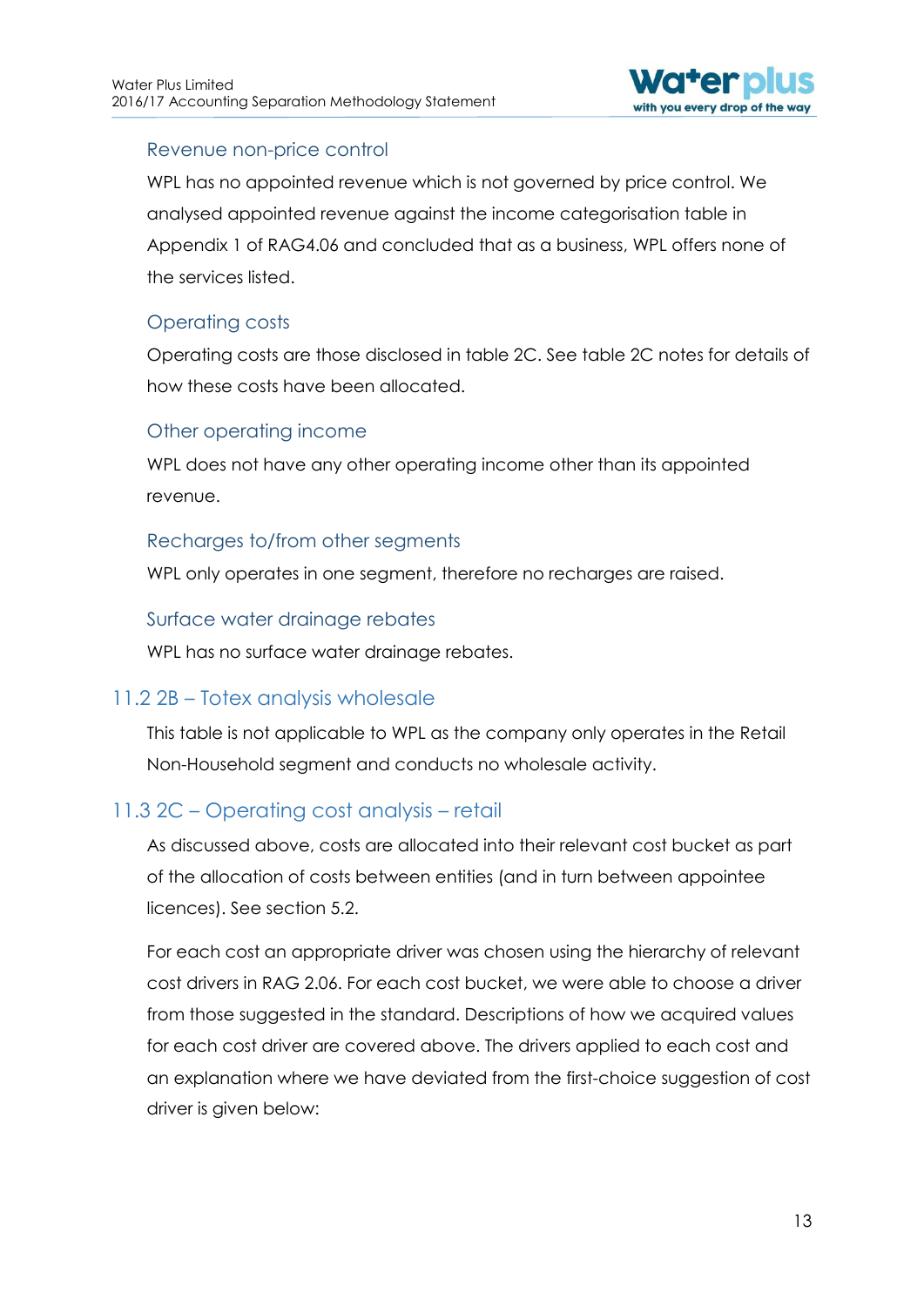

| <b>Heading per Pro</b><br>forma <sub>2C</sub> | Cost                                                 | Cost driver used (where cost<br>cannot be directly attributed)                                                                                                                                      | <b>Cost driver adopted</b><br>by Water Plus |
|-----------------------------------------------|------------------------------------------------------|-----------------------------------------------------------------------------------------------------------------------------------------------------------------------------------------------------|---------------------------------------------|
| Customer services                             | Billing                                              | Number of bills raised                                                                                                                                                                              | Number of bills<br>raised                   |
| <b>Customer services</b>                      | Payment handling,<br>remittance and cash<br>handling | Number of payments received                                                                                                                                                                         | Amount of cash<br>collected                 |
| <b>Customer services</b>                      | Charitable trust<br>donations                        | n/a                                                                                                                                                                                                 | n/a                                         |
| <b>Customer services</b>                      | Vulnerable customer<br>schemes                       | n/a                                                                                                                                                                                                 | n/a                                         |
| Customer services                             | Non-network<br>customer enquiries<br>and complaints  | In order of preference:<br>1. Time spent on non-network<br>customer enquiries and<br>complaints.<br>2. volume of non-network<br>customer enquiries and<br>complaints                                | Number of<br>complaints calls               |
| <b>Customer services</b>                      | Network customer<br>enquiries and<br>complaints      | In order of preference:<br>1. Time spent on network customer<br>enquiries and complaints.<br>2. volume of network customer<br>enquiries and complaints                                              | Number of<br>complaints calls               |
| <b>Customer services</b>                      | Investigatory visits/first<br>visit to the customer  | In order of preference:<br>1. Time spent on investigatory visits<br>2. volume of investigatory visits                                                                                               | n/a                                         |
| Customer services                             | Other customer<br>services                           | In order of preference:<br>1. Time (based on timesheets)<br>2. Appropriate cost driver (based<br>on nature of cost)<br>3. Customer numbers                                                          | Number of calls                             |
| Debt management                               | Debt management                                      | Debt outstanding for more than 30<br>days (that is, not current debt)                                                                                                                               | Amount of cash<br>collected                 |
| Doubtful debts                                | Doubtful debts                                       | n/a - direct attribution on a<br>customer type (meaning<br>household or non-household)<br>specific basis                                                                                            | Direct split from<br>general ledger         |
| Meter reading                                 | Meter reading                                        | In order of preference:<br>1. Time (based on timesheets)<br>2. Number of meter reads<br>factored by scheduling an<br>allowance for average time<br>taken.<br>3. Number of meter reads               | Direct split from<br>general ledger         |
| Services to<br>developers                     | Services to<br>developers                            | n/a - direct attribution to non-<br>house                                                                                                                                                           | n/a                                         |
| Other operating<br>expenditure                | Disconnections and<br>reconnections                  | n/a - direct attribution to non-<br>house                                                                                                                                                           | <b>Total Customer</b><br>numbers            |
| Other operating<br>expenditure                | Demand-side water<br>efficiency initiatives          | Direct allocation where initiatives<br>are specific to non-household.<br>otherwise customer numbers                                                                                                 | <b>Total Customer</b><br>numbers            |
| Other operating<br>expenditure                | Customer-side leaks                                  | Directly attributable on a job<br>specific basis                                                                                                                                                    | <b>Total Customer</b><br>numbers            |
| Other operating<br>expenditure                | Other direct costs                                   | In order of preference:<br>1. Time (based on timesheets)<br>2. Appropriate cost driver (based<br>on nature of cost) where time<br>basis is not possible and there is<br>not an obvious cost driver. | <b>Total Customer</b><br>numbers            |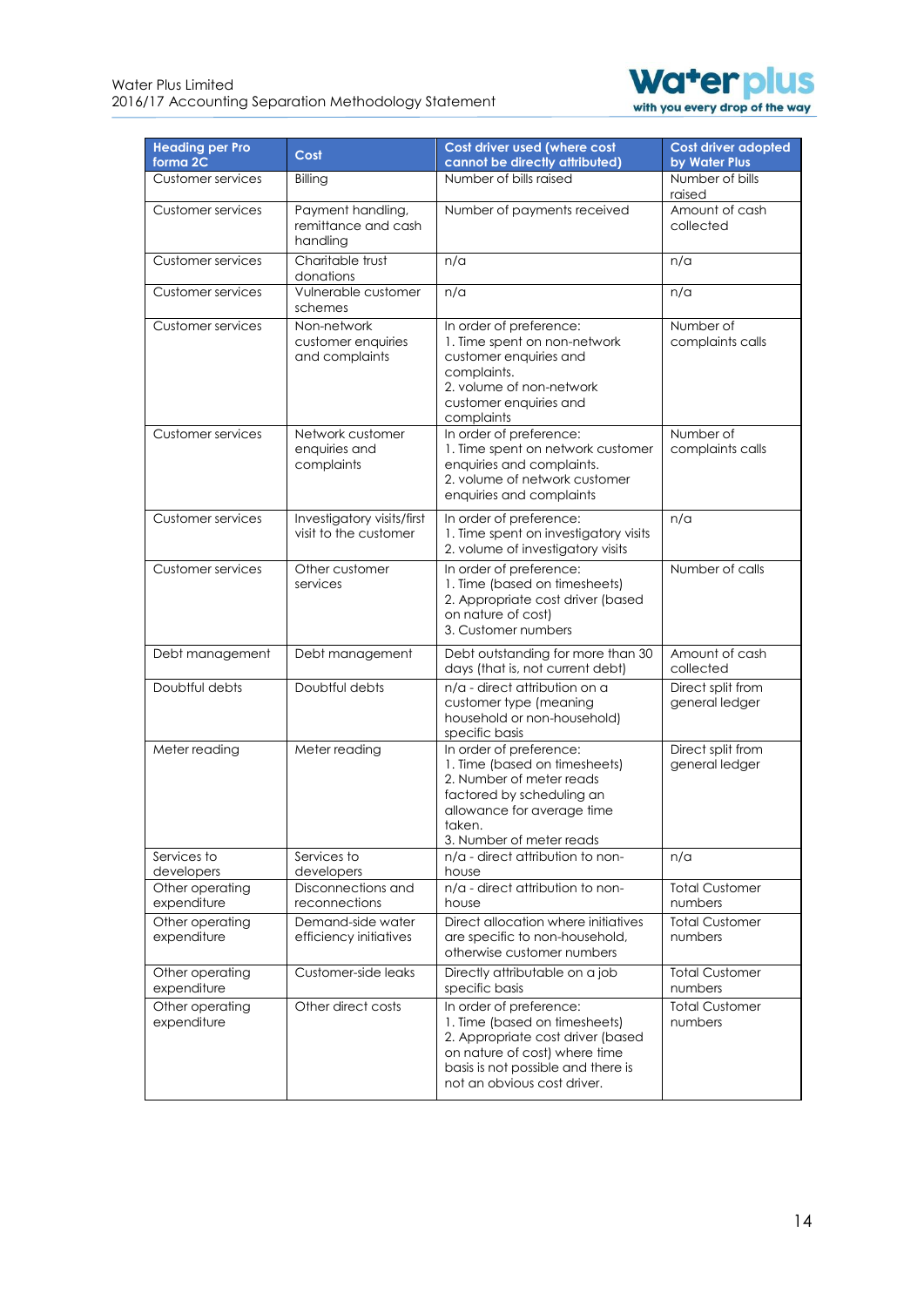

| <b>Heading per Pro</b><br>forma <sub>2C</sub> | Cost                                                                       | Cost driver used (where cost<br>cannot be directly attributed)                                                                                                                                         | Cost driver adopted<br>by Water Plus |
|-----------------------------------------------|----------------------------------------------------------------------------|--------------------------------------------------------------------------------------------------------------------------------------------------------------------------------------------------------|--------------------------------------|
| Other operating<br>expenditure                | General and support<br>- IT costs                                          | In order of preference:<br>1. An appropriate cost driver<br>depending on the nature of IT<br>costs.<br>2. Number of computers and<br>mobile devices (where there is not<br>an appropriate cost driver) | <b>Total Customer</b><br>numbers     |
| Other operating<br>expenditure                | General and support<br>- Motor vehicles                                    | In order of preference:<br>1. Number of motor vehicles<br>2. Customer numbers                                                                                                                          | <b>Total Customer</b><br>numbers     |
| Other operating<br>expenditure                | General and supoprt<br>- Finance, HR, Payroll,<br>General<br>Management    | In order of preference:<br>1. Time (based on timesheets)<br>2. FTEs<br>3. Customer numbers                                                                                                             | <b>Total Customer</b><br>numbers     |
| Other operating<br>expenditure                | Executive directors'<br>remuneration                                       | In order of preference:<br>1. Time (based on timesheets)<br>2. Management estimate (with<br>supporting commentary)                                                                                     | <b>Total Customer</b><br>numbers     |
| Other operating<br>expenditure                | Non-executive<br>directors'<br>remuneration                                | In order of preference:<br>1. Time (based on timesheets)<br>2. Management estimate (with<br>supporting commentary ie time<br>spent to board meetings)                                                  | <b>Total Customer</b><br>numbers     |
| Other operating<br>expenditure                | General and support<br>- Facilities, buildings /<br>grounds<br>maintenance | In order of preference:<br>1. Floor space<br>2. FTEs<br>3. Customer numbers                                                                                                                            | <b>Total Customer</b><br>numbers     |
| Other operating<br>expenditure                | General and support-<br>insurance                                          | FTEs for employers/employees<br>liability of more appropriate cost<br>driver for other types of insurance                                                                                              | <b>Total Customer</b><br>numbers     |
| Other operating<br>expenditure                | Other general and<br>support costs                                         | In order of preference:<br>1. Appropriate cost driver (based<br>on nature of cost) where there is<br>not an obvious cost driver.<br>2. Customer numbers                                                | <b>Total Customer</b><br>numbers     |
| Other operating<br>expenditure                | Other business<br>activies (regulation<br>costs)                           | In order of preference:<br>1. Appropriate cost driver (based<br>on nature of cost) where there is<br>not an obvious cost driver.<br>2. Customer numbers                                                | <b>Total Customer</b><br>numbers     |
| Other operating<br>expenditure                | Local authority rates                                                      | In order of preference:<br>1. Floor space<br>2. FTEs<br>3. Customer numbers                                                                                                                            | <b>Total Customer</b><br>numbers     |
| Third prty services                           | <b>Third Party services</b>                                                | Direct attribution where possible.<br>Otherwise appropriate cost driver<br>based on nature of cost.                                                                                                    | <b>Total Customer</b><br>numbers     |
| Depreciation                                  | Depreciation                                                               | Per section 2.3 of RAG 2                                                                                                                                                                               | <b>Total Customer</b><br>numbers     |

Key decisions made in deciding upon cost driver to use and allocation of costs were:

#### Payment handling, remittance and cash handling

WPL is a new business, we are developing our suite of MI, which currently does not report number of payments received. Instead we have used the value of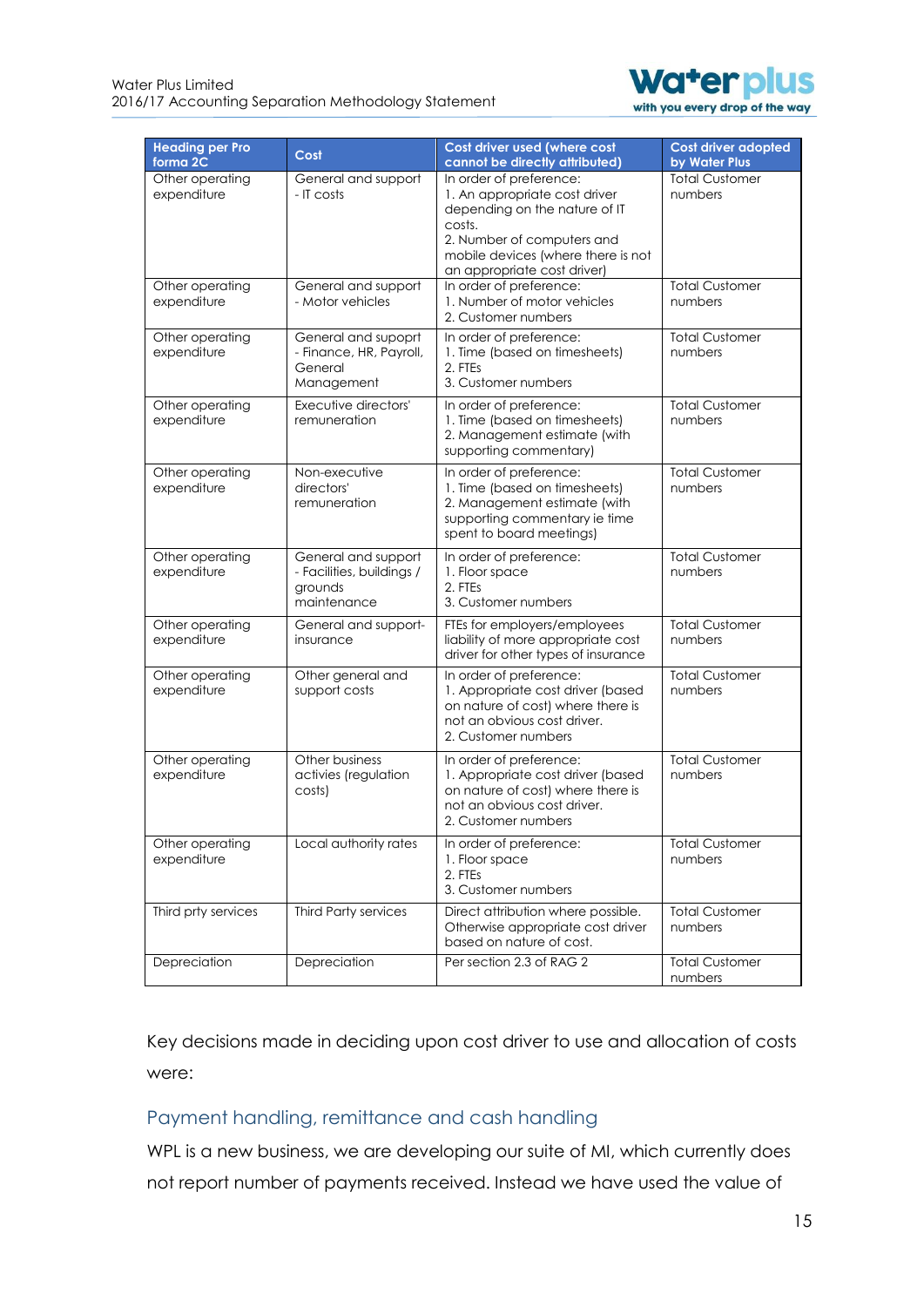

the payments received on the basis that given the size of the two customer books, variety of billing frequencies and payment types, the value of cash received is a reasonable proxy for number of payments received.

Charitable trust donations and vulnerable customer schemes WPL does not currently engage in this activity.

#### Network and non-network customer enquiries and complaints

It is assumed that there is an aggregation here between retail and non-retail. WPL received calls for network matters, which were passed on to the relevant wholesaler. In return, wholesalers took calls relating to retailers and passed these on to Water Plus. Other than General Standards of Service, for which there is a formal recharging mechanism, there is no formal mechanism for recharging these costs to a wholesaler. As WPL operates only in the Retail NHH segment any admin costs relating to handling network enquiries have been left in the NHH segment.

#### Debt management

We have used cash collected as a metric for debt management as this is representative of the amount of time spent by staff on the activity.

#### Doubtful debts and meter reading

All of these costs are already directly split by entity and all relate solely to Retail NHH so there is no need for further apportionment; bad debt because it is an internal calculation specific to each entity, meter reading because it is a service provided by a third party and a different contractor is employed for each region covered by an appointee licence.

#### Services to developers

The admin cost of services to developers is classified as a non-household retail cost by Ofwat, but this service has remained with the wholesaler so there are no costs to show in Water Plus. No recharges have been raised between the wholesaler and Water Plus for this service as costs are recovered by the wholesaler. For services to developers performed under this appointee licence see the APR of UUW.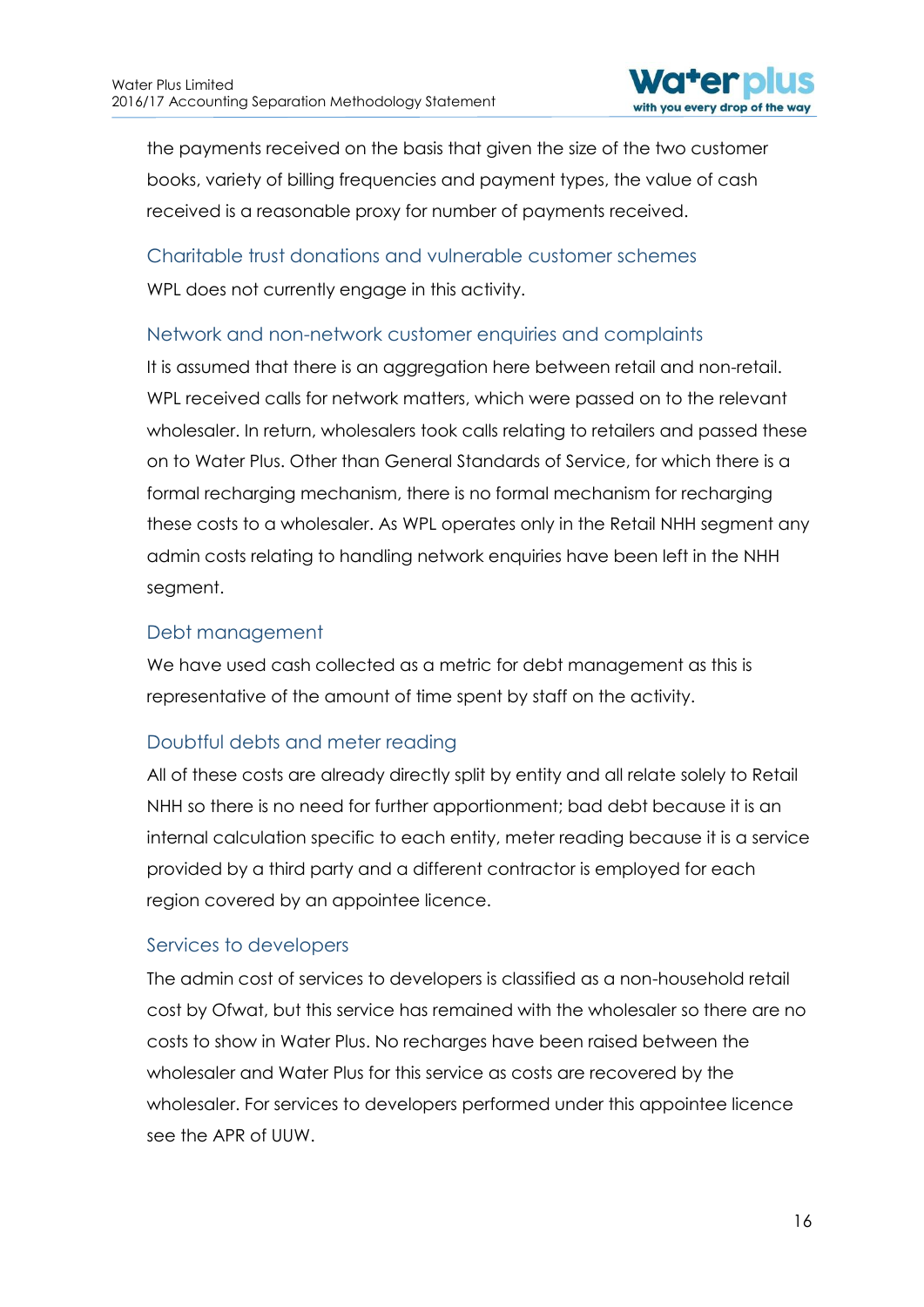

#### Disconnections and reconnections

RAG 2 states that all this cost is directly attributable to NHH. In the case of Water Plus, we need to further allocate the cost between work carried out on the United Utilities or Severn Trent licence. A large proportion of the cost can be directly allocated as the service was carried out by our parent company under a TSA for most of the year. However, the element not directly attributable, such as the element relating to overheads has been split between appointee licences based on customer numbers.

#### Customer-side leaks

Water Plus has not engaged in this activity. This service has been carried out by the wholesaler, ST or UU, and is recorded as a NHH retail activity in their APR.

#### Other operating expenditure

We used customer numbers as the cost driver for all Other operating expenditure categories. We did this because WPL is a customer-driven business and it is the service of these customers that drives our costs more than any other factor. The number of customers dictates the software we need as a business, the number of staff needed to services them, and by virtue of this, the level of property and overhead costs we must incur. Other suggested drivers, such as floor space or timesheets provide a less direct view of how the cost should be apportioned.

## <span id="page-17-0"></span>11.4 2D – Historical cost analysis of fixed assets – wholesale and retail

Fixed assets disclosed in this table are those as disclosed in the statutory accounts. The business uses a small number of tangible fixtures and fittings but the main asset is the billing system, which is used to manage affairs of all customers. This asset is held in one group entity and depreciation recharged based on the number of customers (see above).

## <span id="page-17-1"></span>11.5 2E – Analysis of capital contributions and land sales – wholesale

This table has not been prepared as Water Plus engages in no wholesale activity, does not receive grants and owns no land.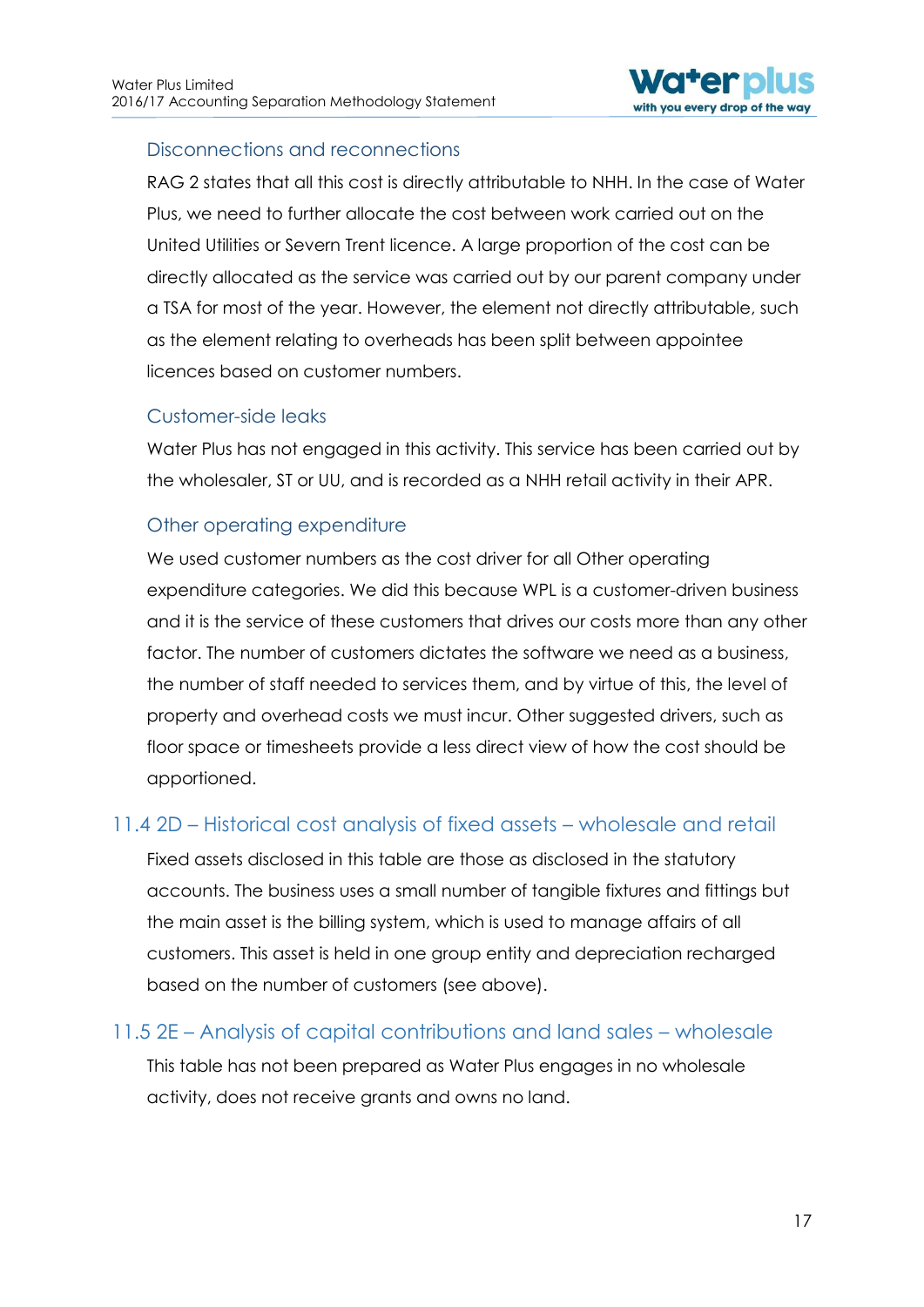

## <span id="page-18-0"></span>11.6 2F – Household Revenues by customer type

This table has not been prepared as Water Plus engages in no household activity.

## <span id="page-18-1"></span>11.7 2G/2H – Non-household revenues by customer type

#### Non-default tariffs

All of turnover for water and wastewater services that are not reported in lines 2G/H.2 to 2G/H.10. This will only include unmeasured troughs revenue, which is identifiable from reports taken from MECOMS.

#### Default tariffs

The billing system MECOMS, is the same system used by UUW for their 2-month APR numbers. From this system, we generate detailed income reports which show income in various categories, including its low-level tariff. In most cases the default tariff is a collection of discreet low-level tariffs so a one to one allocation is possible. In four areas, a single lower level tariff is applicable to multiple default tariffs. These are; water meter charges which apply to all ten measured water default tariffs, trade effluent where most tariffs apply to both large and small trade effluent default tariffs, non-potable water volume where a single tariff applies to both large and small non-potable supplies, and direct debit discounts which are split across large and small customers for both water and sewerage.

For each of these categories the method is similar, and the lower level tariff is allocated to each default tariff based on the percentage of the charge multipliers which fall into that default tariff. For example, the large non-potable customers account for 99.65% of the volume of non-potable water supplied, and so this percentage of the tariff revenue is allocated to the large customer default tariff, with the remaining in the small customer default tariff.

A tariff allocation spreadsheet is provided by the Strategy and Regulation department. These values are the blended split of retail and wholesale revenue for each default tariff, populated using the PR14 data. We use these to create a split of wholesale and retail revenue for each tariff. We call this the **"Tariff/Item Methodology".**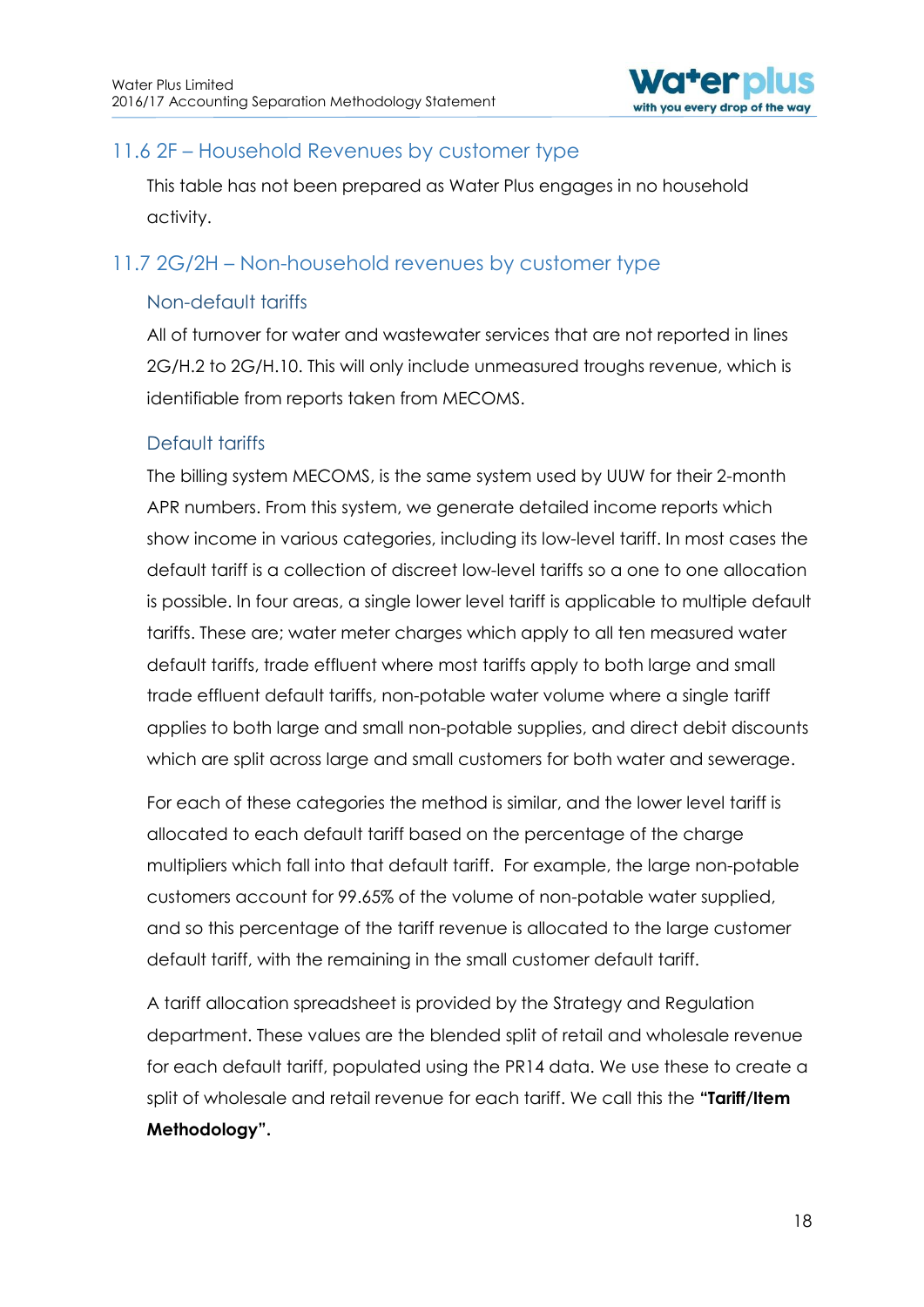

We applied this methodology for each income type. Beyond this there were various specific considerations for each of the major income categories, which we have detailed below.

#### Billed Income

For any line that does not have a direct allocation to any specific default tariff an appropriate allocation was calculated as outlined above.

#### Unbilled Income

Revenue includes an element that was not yet billed at the period end. The calculation of the Unbilled Income down to the individual regulatory descriptions will follow the Tariff/Item Methodology.

#### SWD Billed in Advance

At the beginning of the year many customers receive bills in advance for the full financial year. The Tariff/Item Methodology is applied here with the caveat that tariff ID does not show in the income reports for SWD billed in advance. However there are only two SWD default tariff bands, which vary based upon consumption, we can then allocate to tariff based on the size of the customer.

#### Troughs Water & Waste Water

Troughs and water/waste water are more bills issued in advance, in the same style as SWD. We follow a different methodology for these as all water and waste water is unmetered and UUW only have one unmetered water and waste water tariff, the items can be assigned to tariffs based upon their general ledger classification

#### Trade Effluent Adjustments

Due to the way Trade Effluent (TE) is calculated, outside of the billing system, we make an accrual to top up our billed TE revenue to our best estimate at yearend. This accrual is split between the appropriate default tariffs based on the composition of revenue from the PR and our forecast for the year.

#### Revenue Summary

Once all separate elements of revenue have been collated into the tables 2G and 2H a final check is performed to ensure that total revenue ties back to our